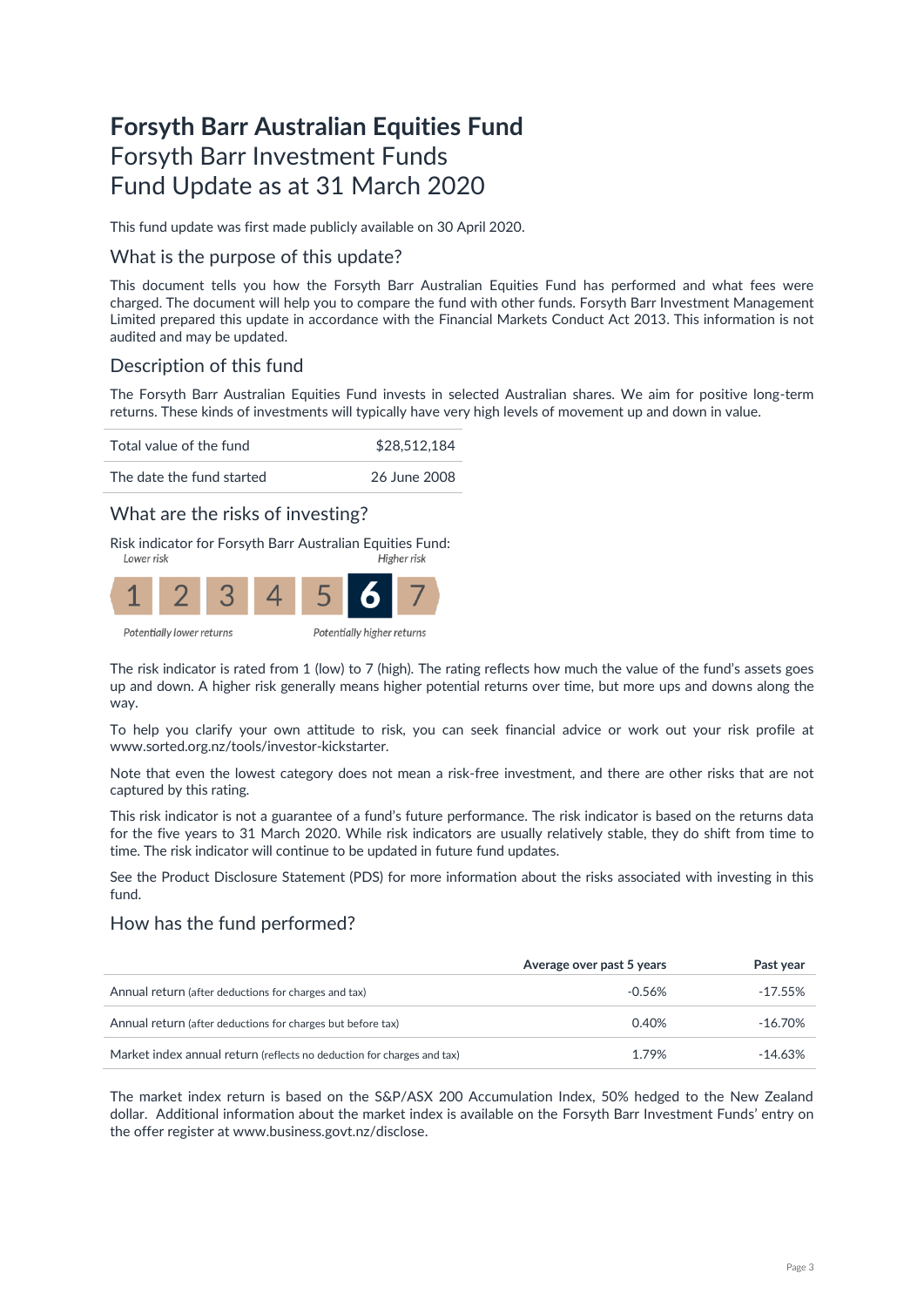#### Annual return graph



This shows the return after fund charges and tax for each of the last 10 years ending 31 March. The last bar shows the average annual return for the last 10 years, up to 31 March 2020.

Important: This does not tell you how the fund will perform in the future.

Returns in this update are after tax at the highest prescribed investor rate (PIR) of tax for an individual New Zealand resident. Your tax may be lower.

### What fees are investors charged?

Investors in the Forsyth Barr Australian Equities Fund are charged fund charges. In the year to 31 March 2019 these were:

|                                                       | % of net asset value <sup>1</sup> |
|-------------------------------------------------------|-----------------------------------|
| Total fund charges                                    | 1.32%                             |
| Which are made up of:                                 |                                   |
| Total management and administration charges including | 1.32%                             |
| Manager's basic fee                                   | 1.27%                             |
| Other management and administration charges           | 0.05%                             |
| Total performance-based fees                          | 0.00%                             |
|                                                       | Dollar amount per investor        |
| Other charges                                         | \$0.00                            |

Investors are not currently charged any other fees. See the PDS for more information about fees. Small differences in fees and charges can have a big impact on your investment over the long term.

#### **Example of how this applies to an investor**

Jane had \$10,000 in the fund at the start of the year and did not make any further contributions. At the end of the year, Jane incurred a loss after fund charges were deducted but before tax of \$1,670 (that is -16.70% of her initial \$10,000). This gives Jane a total loss after tax of \$1,755 for the year.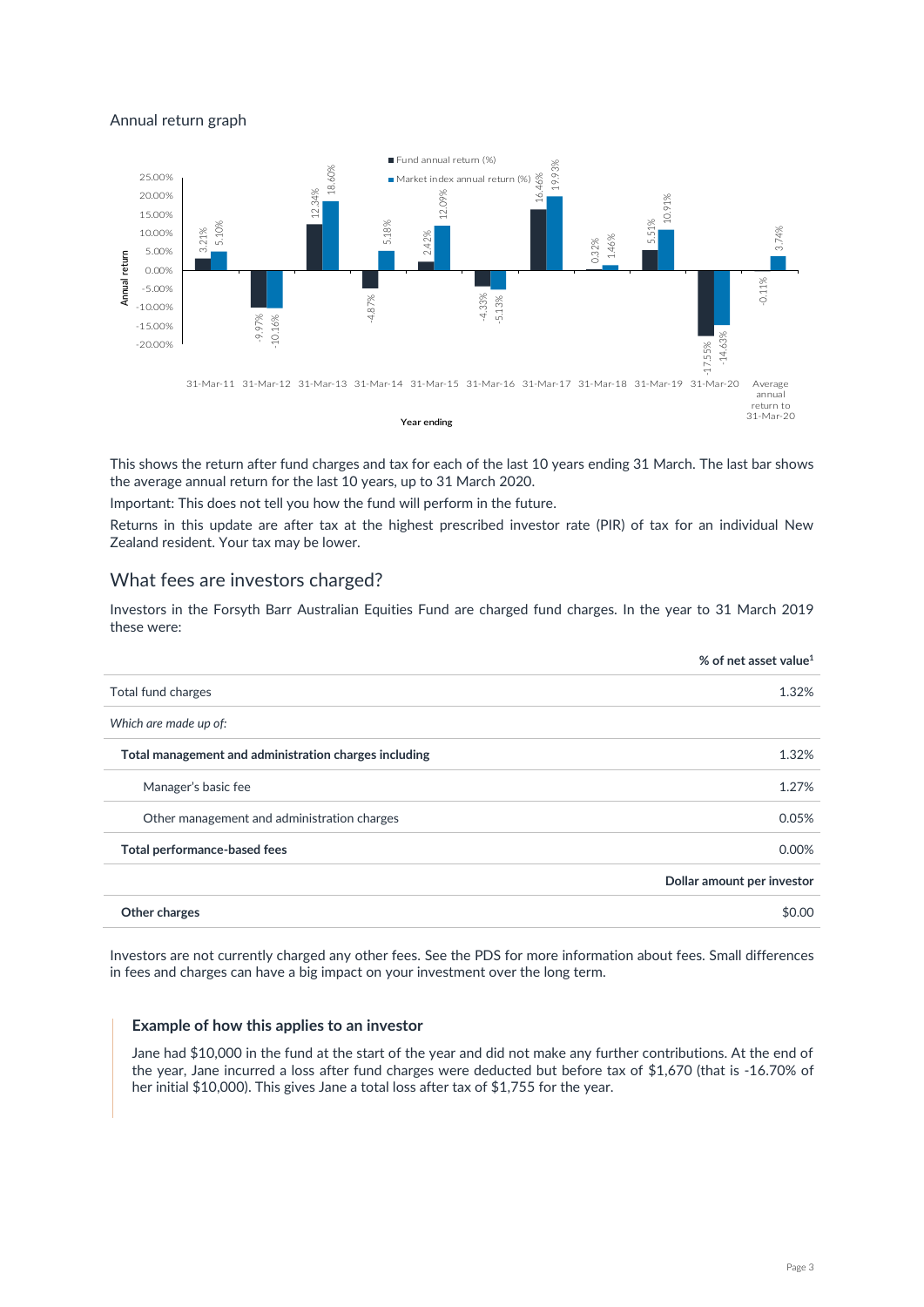# What does the fund invest in?

This shows the types of assets that the fund invests in.



### Actual investment mix

### Target investment mix

| Cash and cash equivalents    | 5.00%  |
|------------------------------|--------|
| New Zealand fixed interest   | 0.00%  |
| International fixed interest | 0.00%  |
| Australasian equities        | 85.00% |
| International equities       | 0.00%  |
| Listed property              | 10.00% |
| Unlisted property            | 0.00%  |
| Commodities                  | 0.00%  |
| Other                        | 0.00%  |

### Top 10 investments

|    | Name                                      | Percentage of<br>fund net assets | Type                      | Country     | <b>Credit rating</b><br>(if applicable) |
|----|-------------------------------------------|----------------------------------|---------------------------|-------------|-----------------------------------------|
| 1  | <b>CSL Limited</b>                        | 12.72%                           | Australasian equities     | Australia   |                                         |
| 2  | <b>BHP Group Limited</b>                  | 8.24%                            | Australasian equities     | Australia   |                                         |
| 3  | Commonwealth Bank of Australia<br>Limited | 6.32%                            | Australasian equities     | Australia   |                                         |
| 4  | <b>Westpac Banking Corporation Ltd</b>    | 5.56%                            | Australasian equities     | Australia   |                                         |
| 5  | ANZ transactional bank account            | 4.98%                            | Cash and cash equivalents | New Zealand | AA-                                     |
| 6  | National Australia Bank Limited           | 4.08%                            | Australasian equities     | Australia   |                                         |
| 7  | <b>Woolworths Ltd</b>                     | 4.05%                            | Australasian equities     | Australia   |                                         |
| 8  | Wesfarmers Limited                        | 3.83%                            | Australasian equities     | Australia   |                                         |
| 9  | <b>Telstra Corporation Limited</b>        | 3.62%                            | Australasian equities     | Australia   |                                         |
| 10 | <b>Rio Tinto Limited</b>                  | 3.51%                            | Australasian equities     | Australia   |                                         |

The top 10 investments make up 56.91% of the fund.

We actively manage the fund's foreign currency exposures. As at 31 March 2020, these exposures represented 95.02% of the value of the fund. After allowing for foreign currency hedges in place, 69.95% of the value of the fund was unhedged and exposed to foreign currency risk.